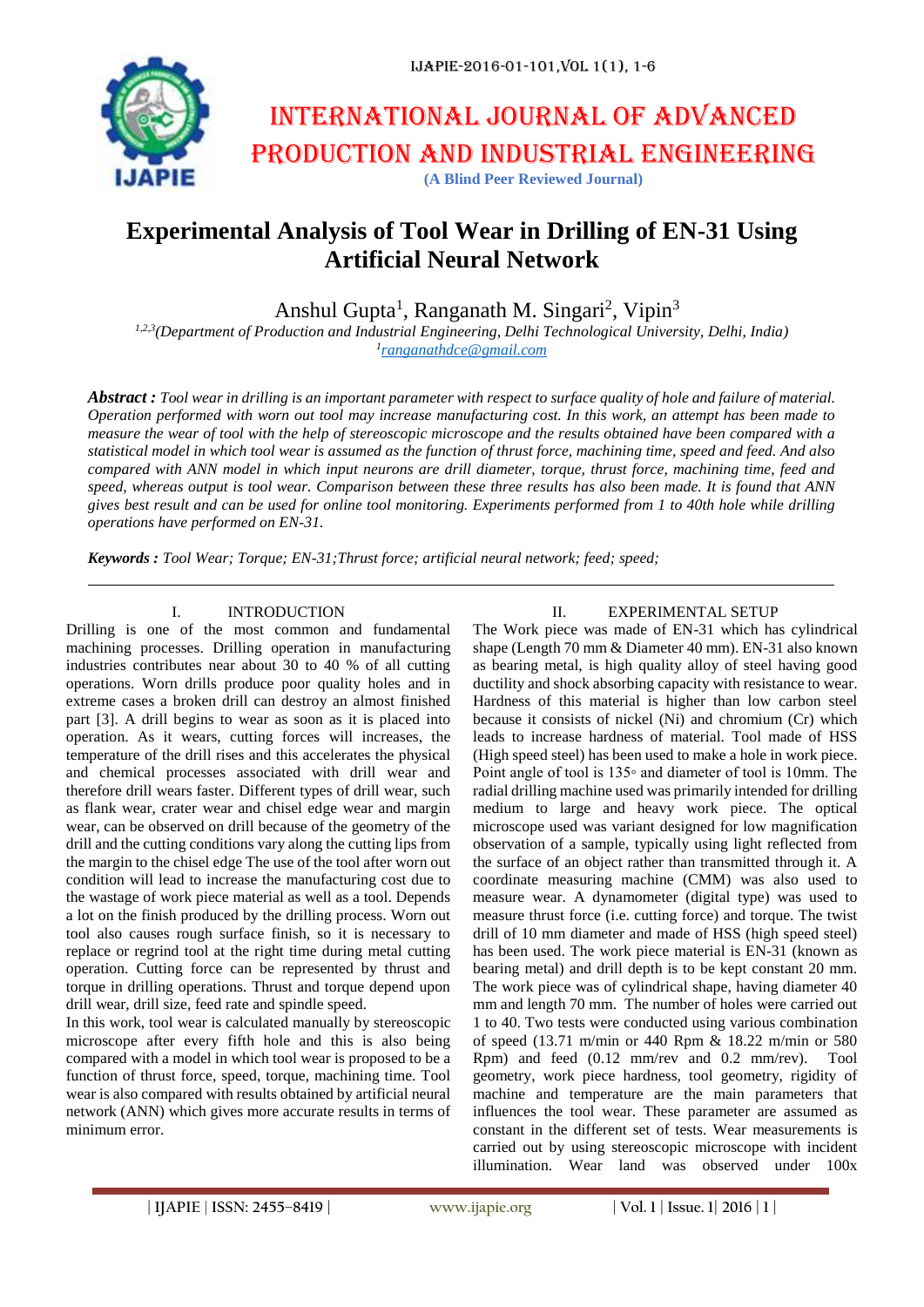#### Anshul Gupta et al., *International Journal of Advanced Production and Industrial Engineering*

magnification and wear land width was measured by means of a measuring eyepiece. The microscope has a resolution of 20m under 80x magnifications. Some pictures of twist drill before and after use was taken by CMM (coordinate measuring machine). The experimental data are as shown in Table 1 & Table 2. Fig.1 shows the tool image of used tool taken from CMM after 40th hole for reading A.

Two sets of reading are obtained which are as follows:

Reading set A - Diameter 10 mm, feed .12 mm/rev, speed 13.71mm/min or 440 RPM

Reading set B - Diameter 10 mm, feed .12 mm/rev, speed 18.22mm/min or 580 RPM



Fig.1. Tool image of used tool taken from CMM after  $40<sup>th</sup>$  hole for reading A

#### III. ANALYSIS BY STATISTICAL METHOD

Tool wear is assumed to be proportional to the variables, such as cutting speed, feed, machining time and cutting force [8] in eq.1. The functional relationship between the response parameters, such as cutting speed, feed, time and thrust force for the cutting operation and the integrated independent variables which are given by:

Tw = k va f b Fc Td ...................... (1)

where Tw is the tool wear in mm, v the cutting speed in m/min, f the feed in mm/rev, Fc the cutting force in N and T is the machining time in min.

The form of equation (1) is non-linear, The software used for statistical analysis was Micro soft EXCEL. The equations obtained for tool wear by statistical analysis are as follows:

 $TW = 0.987 \times F0.8123 \times T - 0.854 \times V - 1.065 \times f$  2.5

(Diameter 10 mm, feed 0.12 mm/rev speed 13.81 mm/min or 440 Rpm)

 $TW = 0.816 \times F0.7642 \times T-07765 \times V-0.98 \times f-3.2$ (Diameter 10 mm, feed 0.2 mm/rev speed 18.22 mm/min or 580 Rpm)

The modified regression equations were obtained for calculating the estimated values of tool wear are as shown below:

TW == 0.0069× F0.29× T0.7999 (Diameter 10 mm, feed 0.12 mm/rev speed 13.81 mm/min or 440 Rpm)

Modified Regression equation for reading set B is given as TW== 0.00911× F 0.29× T 0.98

(Diameter 10 mm, feed 0.2 mm/rev speed 18.22 mm/min or 580 Rpm)

Table 1 Tool wear measured from microscope for reading set A

(Diameter 10 mm, feed .12 mm/rev, speed 13.71 mm/min or 440 RPM)

|        | Machine |             |         | Tool  |
|--------|---------|-------------|---------|-------|
| No. of | time    |             | Torque  | wear  |
| holes  | (min)   | Force $(N)$ | $(N-m)$ | (mm)  |
| 1      | 0.415   | 1814.5      | 5.886   | 0.001 |
| 5      | 2.076   | 1932.57     | 6.867   | 0.1   |
| 10     | 4.151   | 2040.48     | 7.848   | 0.18  |
| 15     | 6.226   | 2089.53     | 8.004   | 0.25  |
| 20     | 8.301   | 2118.96     | 8.25    | 0.33  |
| 25     | 10.376  | 2226.27     | 8.63    | 0.45  |
| 30     | 12.541  | 2374.02     | 9.123   | 0.52  |
| 35     | 14.941  | 2481.93     | 9.613   | 0.56  |
| 40     | 16.601  | 2658.51     | 10.3    | 0.61  |

Table 2 Tool wear measured from microscope for reading set B

| (Diameter 10 mm, feed .2 mm/rev, speed 18.22 mm/min or |  |  |  |  |
|--------------------------------------------------------|--|--|--|--|
| 580 RPM)                                               |  |  |  |  |

| No.  | Machining  | Thrust $(N)$ | Torque  | Tool  |
|------|------------|--------------|---------|-------|
| οf   | time (min) |              | $(N-m)$ | wear  |
| hoes |            |              |         | (mm)  |
| 1    | 0.189      | 3021.48      | 10.305  | 0.001 |
| 5    | 0.946      | 3090.81      | 10.791  | 0.09  |
| 10   | 1.891      | 3149.01      | 11.772  | 0.17  |
| 15   | 2.836      | 3207.87      | 12.753  | 0.29  |
| 20   | 3.781      | 3305.97      | 12.753  | 0.38  |
| 25   | 4.726      | 3374.64      | 13.734  | 0.47  |
| 30   | 5.671      | 3443.31      | 14.715  | 0.54  |
| 35   | 6.616      | 3531.6       | 15.696  | 0.62  |
| 40   | 7.561      | 3688.56      | 16.677  | 0.68  |

Table 3 Estimated tool wear obtained from statistical analysis for reading set A

(Diameter 10 mm, feed .12 mm/rev, speed 13.71 mm/min or 440 RPM)

| No.  | Machini | Force   | Torqu   | Tool | Estimate |
|------|---------|---------|---------|------|----------|
| of   | ng time | (N)     | e       | wear | d        |
| hole |         |         | $(N-m)$ | (mm) | Tool     |
| s    |         |         |         |      | wear     |
| 5    | 2.076   | 1932.57 | 6.867   | 0.1  | 0.108329 |
| 10   | 4.151   | 2040.48 | 7.848   | 0.18 | 0.191557 |
| 15   | 6.226   | 2089.53 | 8.004   | 0.25 | 0.266758 |
| 20   | 8.301   | 2118.96 | 8.25    | 0.33 | 0.337134 |
| 25   | 10.376  | 2226.27 | 8.63    | 0.45 | 0.408823 |
| 30   | 12.541  | 2374.02 | 9.123   | 0.52 | 0.484687 |
| 35   | 14.941  | 2481.93 | 9.613   | 0.56 | 0.564794 |
| 40   | 16.601  | 2658.51 | 10.3    | 0.61 | 0.626824 |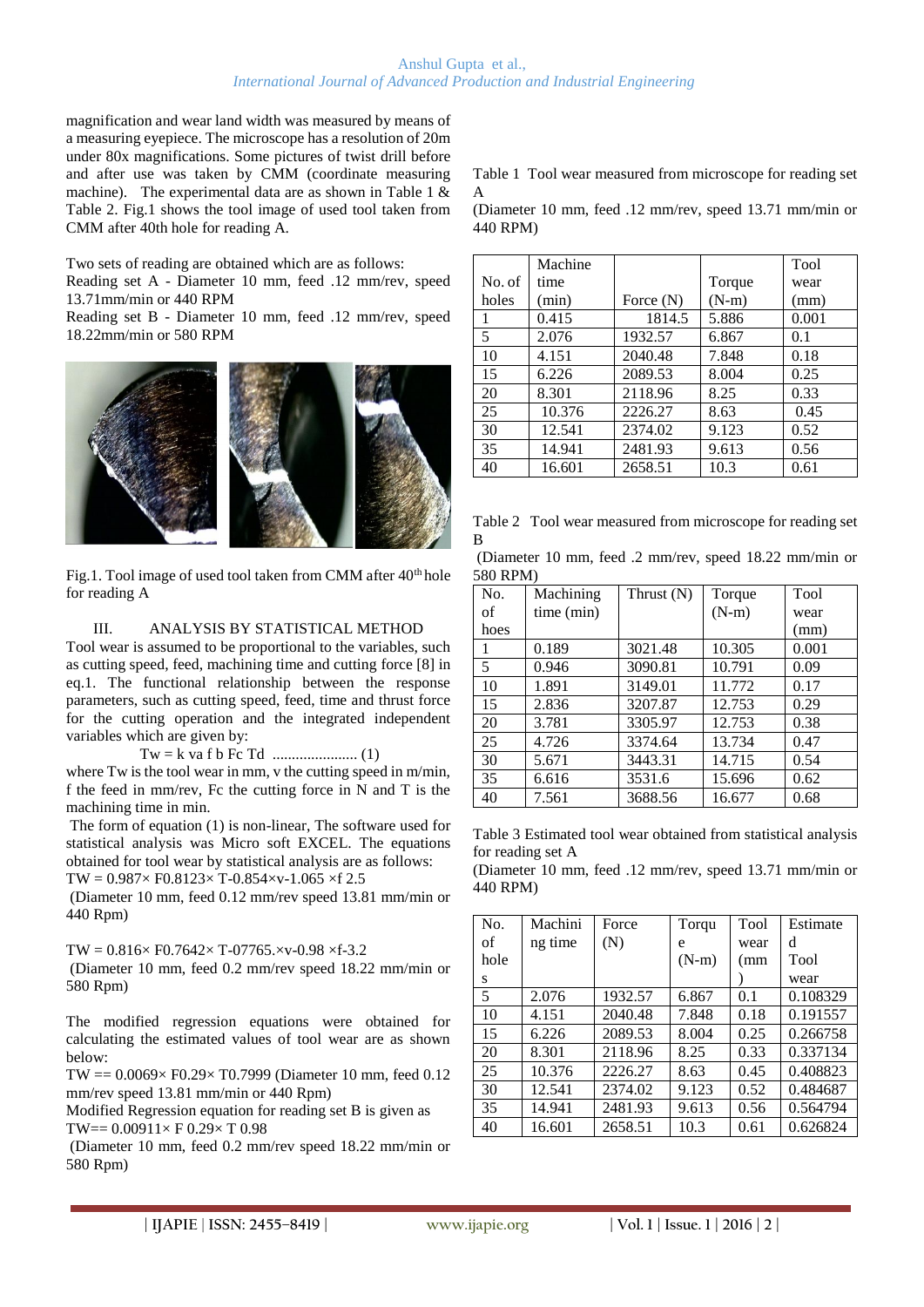Table 4 Estimated tool wear obtained from statistical analysis for reading set B

(Diameter 10 mm, feed .12 mm/rev, speed 18.22 mm/min or 580 RPM )

| No.  | Machini | Force   | Torqu       | Tool | Estimate |
|------|---------|---------|-------------|------|----------|
| of   | ng time | (N)     | $(N -$<br>e | wear | d        |
| hole |         |         | m)          | (mm  | Tool     |
| S    |         |         |             |      | wear     |
| 5    | 0.946   | 3090.81 | 10.791      | 0.09 | 0.088718 |
| 10   | 1.891   | 3149.01 | 11.772      | 0.17 | 0.175852 |
| 15   | 2.836   | 3207.87 | 12.753      | 0.29 | 0.263011 |
| 20   | 3.781   | 3305.97 | 12.753      | 0.35 | 0.351698 |
| 25   | 4.726   | 3374.64 | 13.734      | 0.42 | 0.440259 |
| 30   | 5.671   | 3443.31 | 14.715      | 0.59 | 0.529454 |
| 35   | 6.616   | 3531.6  | 15.696      | 0.56 | 0.620317 |
| 40   | 7.561   | 3688.56 | 16.677      | 0.66 | 0.716002 |



Fig.2. Comparison between actual tool wear & estimated tool wear for reading set A



Fig.3. Comparison between actual tool wear & estimated tool wear for reading set B

#### IV. ANALYSIS BY ARTIFICIAL NEURAL NETWORK METHOD

These networks are designed to stimulate the information processing of the human brain. These networks have been successfully applied to industrial problems in the areas of pattern classification and automatic control. An ANN that uses back propagation algorithms for modelling tool wear has been developed using machining process parameters as inputs and tool wear as output.

The first step of analysis in ANN is to normalize all the raw or input data data to values between 0.1 and 0.9. Two data sets obtained from table 1 and table 2 has been used for the training of neural network, the learning rate is used 0.08, and no smoothing factor has used. Initially weights are assigned randomly from 0.1 to 0.8; the learning process was stopped after 2000 iterations. The number of neurons in the hidden layer are selected from 10, 15 and 20.

 The first step of the calculation is to normalize all the raw input data to values between 0.1 and 0.9 as shown in the following equation.

$$
a_i = \frac{0.8}{d_{\text{max}} - d_{\text{min}}} (d_i - d_{\text{min}}) + 0.1
$$

where  $d_{max}$  and  $d_{min}$  are the maximum and minimum input data, respectively, and  $d_i$  is the  $i^{\text{th}}$  input data.

The input of the each  $i<sup>th</sup>$  neuron on the hidden layer  $I_{bi}$  is calculated by :

$$
I_{bi} = \sum_{i=1}^{m} w_{ab} a_i
$$

*I*

where *m* is the number of neurons in the input layer and *wab* is the numerical weight value of the connection between the two neurons.  $a_i$  is the  $i_{th}$  normalized output value from the input layer.

The output of the *i*th neuron on the hidden layer  $b_i$  is calculated by applying an activation function to the summed input to that neuron. The output of the each *i*th neuron on the hidden layer then becomes,

$$
b_i = f(b_i) = \frac{1}{1 + e^{-s(I_{bi})}}
$$

where *s* is the slope of the sigmoid function.

The values received by the output layer  $I_c$  are the outputs of the hidden and input layers.

$$
I_{ci} = \sum_{i=1}^{m} w_{ac} \ a_i + \sum_{i=1}^{n} w_{bc} b_i
$$

where *m*, the number of neurons in the input and n, the number of neurons in hidden layers.  $W_{ac}$  and  $W_{bc}$  are the weights between the input and output layer and between the hidden layer and output layer respectively. The actual output for the output layer is calculated by applying the same sigmoid function as in the hidden layer,

$$
c_i = f(I_{ci})
$$

The error i between the actual and desired output in the output layer is calculated by

$$
\delta_{ci} = f'(I_{ci})(X_i - c_i)
$$

where  $X_i$  is the  $i^{\text{th}}$  training input to the neuron and  $f$  is the derivative of the sigmoid function.

Calculation of the error  $(\delta_{bi})$  For each neuron on the hidden layer is,

$$
\delta_{bi} = f(I_{bi}) \sum_{i=1}^{K} \delta_{ci} w_{bc}
$$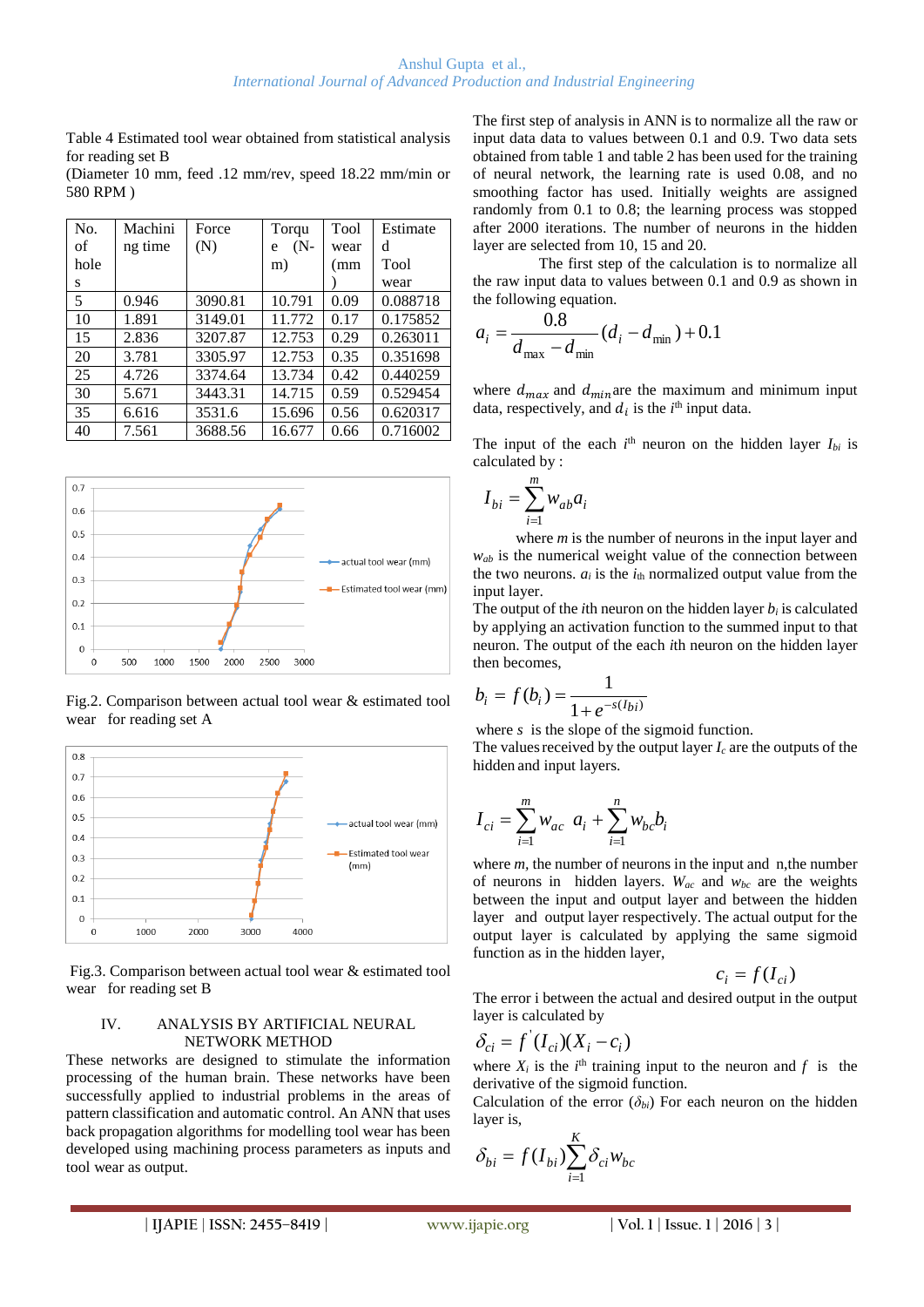where  $K$  is the number of neurons in the output layer. MATLAB 2013 and neural tool box has been used to analyze the ANN application in the drilling problem of tool wear. The different test data is used for training the neural network structures. In order to find that which neural set will be the best neural network structure of ANN, a simple criteria can be used. Criteria is that the on increasing the no. of neurons on hidden layer optimises the result which gives minimum mean square error from actual tool wear.

For calculating updated new weight following step is to be done,

$$
\Delta w_{bc}^{new} = (1-\beta)\alpha \delta_{ci} b_i + \beta \Delta w_{bc}^{old}
$$

Similarly for *wab* and *wac* equation can be written.

 $\alpha$  is learning rate. By increasing the learning rate number of iteration is required minimum and improves efficiency and β is smoothing constant.

Table 5. Tool wear obtained from ann analysis for reading set A

| (Diameter 10 mm, feed 0.12mm/rev, speed 13.71 mm/min or |  |  |  |  |
|---------------------------------------------------------|--|--|--|--|
| 440 RPM)                                                |  |  |  |  |

| No. | MT   | Force | Torq   | To  | $6\times10$ | $6\times15$ | $6\times20$ |
|-----|------|-------|--------|-----|-------------|-------------|-------------|
| of  | (min | (N)   | ue     | ol  | $\times 1$  | $\times 1$  | $\times 1$  |
| hol |      |       | $(N -$ | we  | Tool        | Tool        | Tool        |
| es  |      |       | m)     | ar  | Wear        | wear        | Wear        |
|     |      |       |        | (m) | (mm)        | (mm)        | (mm)        |
|     |      |       |        | m)  |             |             |             |
| 5   | 2.07 | 1932. | 6.86   |     | 0.13        | 0.13        | 0.12        |
|     | 6    | 57    | 7      | 0.1 | 92          | 24          | 21          |
| 10  | 4.11 | 2040. | 7.84   | 0.1 | 0.19        | 0.18        | 0.18        |
|     | 1    | 48    | 8      | 8   | 87          | 88          | 49          |
| 15  | 6.22 | 2089. | 8.00   | 0.2 | 0.25        | 0.25        | 0.25        |
|     | 6    | 53    | 4      | 5   | 90          | 23          | 17          |
| 20  | 8.30 | 2118. |        | 0.3 | 0.33        | 0.33        | 0.33        |
|     | 1    | 96    | 8.25   | 3   | 51          | 19          | 04          |
| 25  | 10.3 | 2226. |        | 0.4 | 0.45        | 0.45        | 0.45        |
|     | 76   | 27    | 8.63   | 5   | 18          | 04          | 02          |
| 30  | 12.5 | 2374. | 9.12   | 0.5 | 0.52        | 0.52        | 0.52        |
|     | 41   | 02    | 3      | 2   | 07          | 04          | 03          |
| 35  | 14.9 | 2481. | 9.61   | 0.5 | 0.56        | 0.56        | 0.56        |
|     | 41   | 93    | 3      | 6   | 20          | 09          | 03          |
| 40  | 16.6 | 2658. |        | 0.6 | 0.61        | 0.61        | 0.61        |
|     | 01   | 51    | 10.3   | 1   | 72          | 13          | 05          |

Table 6. Tool wear obtained from ann analysis for reading set B

(Diameter 10 mm, feed 0.2mm/rev, speed 18.22 mm/min or 580 RPM)

| No. | <b>MT</b> | Force | Torq   | Too           | $6\times10$    | $6\times15$ | $6\times20$ |
|-----|-----------|-------|--------|---------------|----------------|-------------|-------------|
| of  | (mi       | (N)   | ue     | 1             | $\times 1$     | $\times 1$  | $\times 1$  |
| hol | n)        |       | $(N -$ | wea           | Tool           | Tool        | Tool        |
| es  |           |       | m)     | r             | Wear           | wear        | Wear        |
|     |           |       |        | (m)           | (mm)           | (mm)        | (mm)        |
|     |           |       |        | m)            |                |             |             |
| 5   | 0.9       | 3090. | 10.7   | $0.0^{\circ}$ | 0.135          | 0.123       | 0.115       |
|     | 46        | 81    | 91     | 9             | $\overline{0}$ | 3           | 3           |
| 10  | 1.8       | 3149. | 11.7   | 0.1           | 0.190          | 0.182       | 0.175       |
|     | 91        | 01    | 72     | 7             | 3              | 0           | 3           |
| 15  | 2.8       | 3207. | 12.7   | 0.2           | 0.295          | 0.291       | 0.290       |
|     | 36        | 87    | 53     | 9             | 4              | 7           | 5           |
| 20  | 3.7       | 3305. | 12.7   | 0.3           | 0.385          | 0.380       | 0.381       |
|     | 81        | 97    | 53     | 5             | 0              | 5           | 3           |
| 25  | 4.7       | 3374. | 13.7   | 0.4           | 0.420          | 0.421       | 0.420       |
|     | 26        | 64    | 34     | 2             | 9              | 0           | 2           |
| 30  | 5.6       | 3443. | 14.7   | 0.5           | 0.561          | 0.551       | 0.550       |
|     | 71        | 31    | 15     | 6             | 5              | $\theta$    | 3           |
| 35  | 6.6       | 3531. | 15.6   | 0.5           | 0.591          | 0.591       | 0.591       |
|     | 16        | 6     | 96     | 9             | 3              | 1           | 0           |
| 40  | 7.5       | 3688. | 16.6   | 0.6           | 0.661          | 0.661       | 0.660       |
|     | 61        | 56    | 77     | 6             | 4              | 4           | 8           |

A comparison graph is plotted is shown in Fig.5. It compares actual value with estimated Value calculated from statistical analysis and also compare with ANN structure (6x10x1) for reading set A. (diameter 10 mm, speed 13.71 mm/min or 440 RPM, feed .12 mm/rev).



Fig.4. Tool wear comparison for reading set A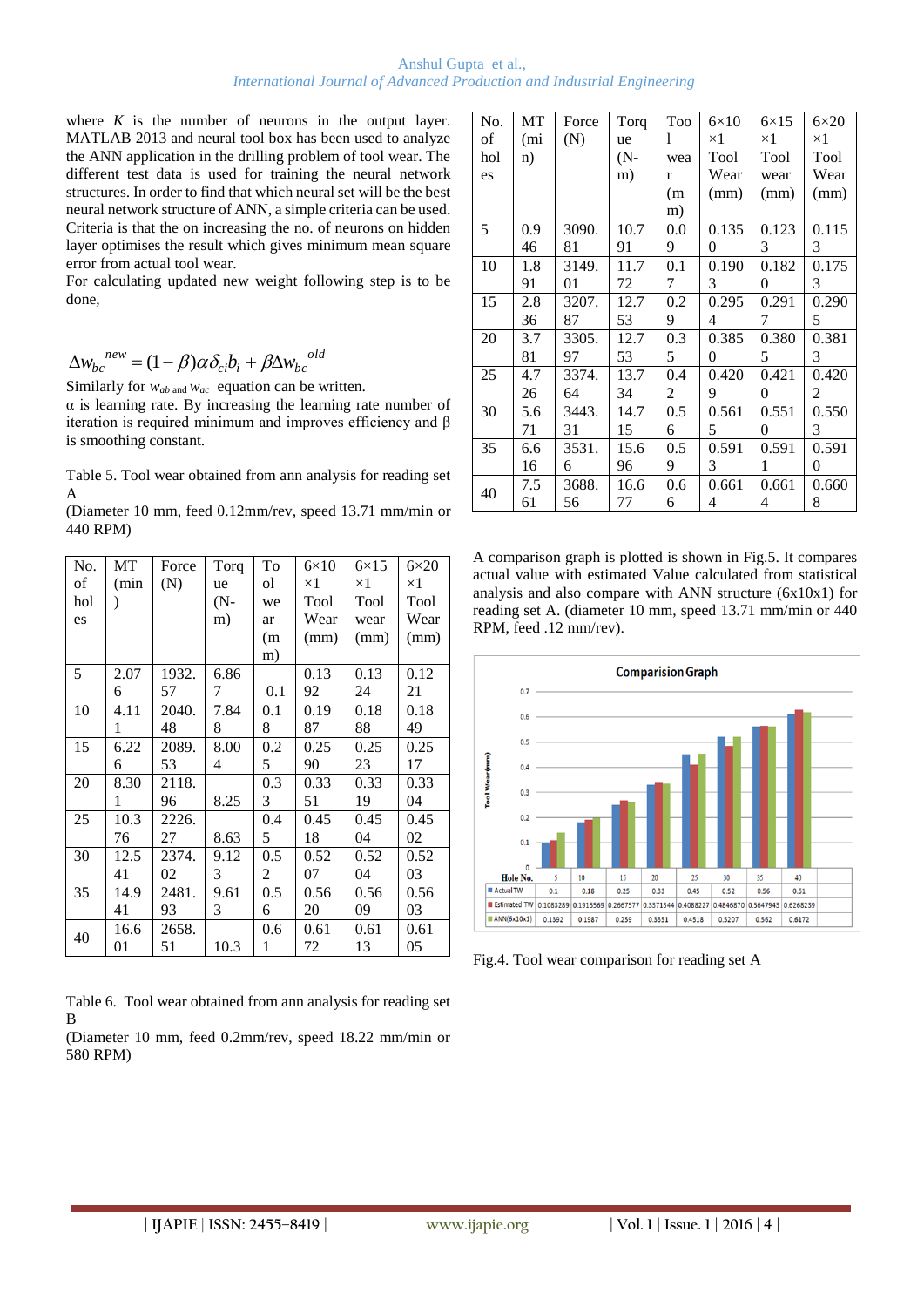Anshul Gupta et al., *International Journal of Advanced Production and Industrial Engineering*



Fig.5. Tool wear comparison for reading set B



 Fig.6. Graph between tool wear and thrust force for reading set A



 Fig.7. Graph between tool wear and torque for reading set A



 Fig.8. Graph between tool wear and thrust force for reading set B



 Fig.9. Graph between tool wear and torque for reading set B

A comparison graph is plotted is shown in Fig.6. it compares actual value with estimated value calculated from statistical analysis and also compare with ANN structure (6x10x1) for reading set B.

Graphs are plotted between tool wear and different parameter like thrust force and torque for both of the reading sets A and B. Fig. 6 and Fig.7 demonstrates that torque and thrust force increase as tool wear increases. Graphs for variation of tool wear with respect to thrust force and toque in Fig. 6 and Fig.7 respectively (Diameter 10mm, feed .12 mm/rev, speed 13.72 mm/min or 440 rpm). Graphs for variation of tool wear with respect to thrust force and torque (Diameter 10mm, feed .2 mm/rev, speed 18.22 mm/min or 580 rpm) is shown with graphs in Fig.8 and Fig.9.